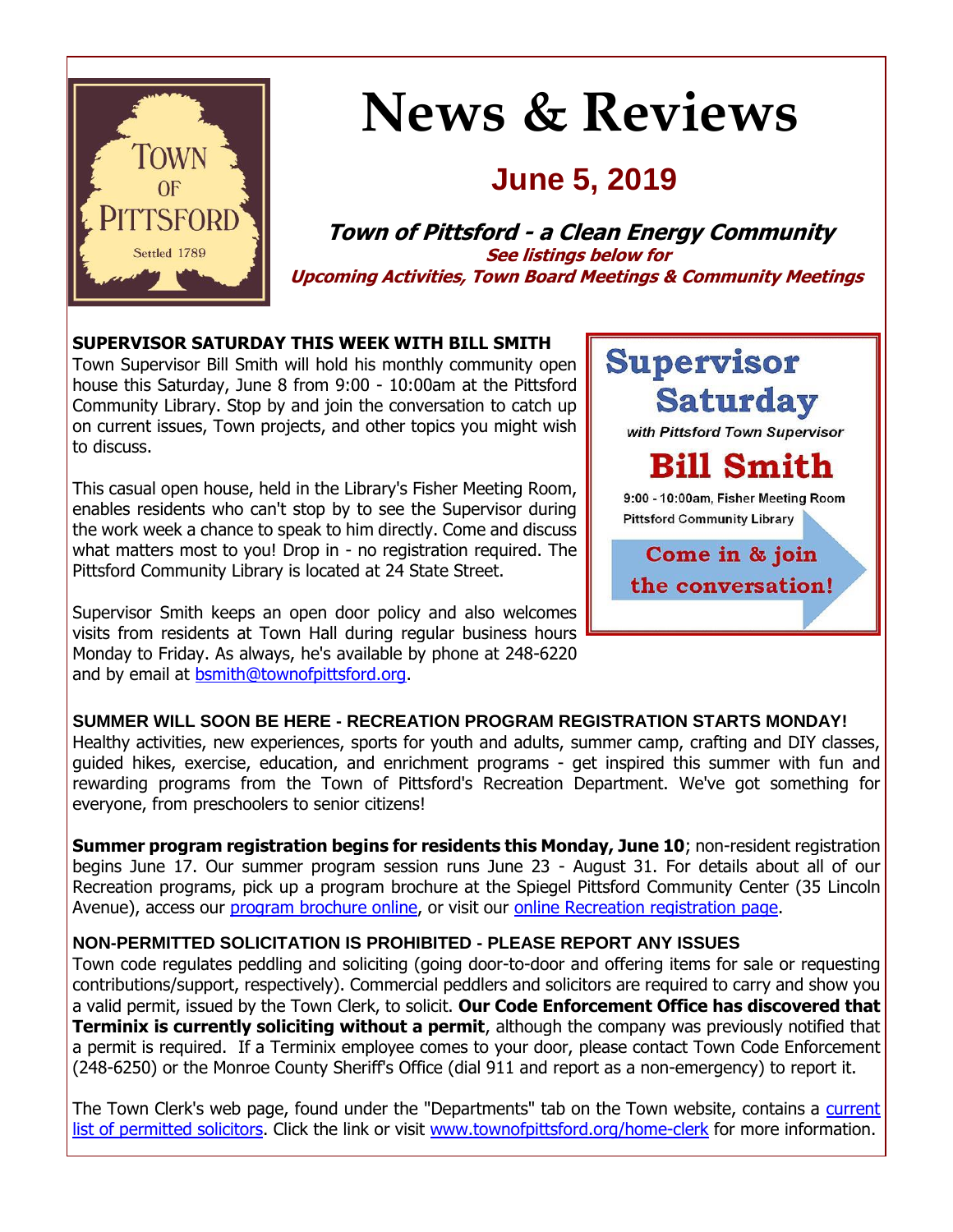## **REMINDER FOR DOG OWNERS AS YOU AND YOUR PET ENJOY THE SPRING**

Spring weather means residents and their dogs are ready to enjoy the great outdoors. To ensure people and pets are safe and happy this season, we offer these reminders:

- As your dog spends more time outdoors in the milder weather please remember to be a courteous neighbor and follow Town laws - dogs are not allowed to bark excessively
- While you and your dog take advantage of the sunshine and walk about, please make sure your pet is on a leash and please properly pick up and dispose of pet waste
- For your dog's safety, and by New York State law, dogs are required to be licensed at the age of 4 months and are required to wear their municipal dog license tag

We wish a safe and happy spring full of outdoor adventures for you and your dog! Should you have any questions about dog licensing, you may contact the Pittsford Town Clerk's Office at 248-6210. For pet nuisance issues or to report a lost or found pet, please contact the Pittsford Animal Control Office at 248- 6240 or after business hours call 248-6212.

## **VILLAGE HISTORIC WALKING TOUR THIS MONDAY, 6/10: EAST ALONG STATE STREET**

Come learn the stories behind some of Pittsford's most beautiful and recognizable historic buildings! Pittsford Town and Village Historian Audrey Johnson will conduct a different one-hour historic walking tour of Pittsford Village on each Monday in June (see below for schedule and tour details). The next walking tour is this Monday, June 10, heading east along State Street, and features a variety of historic homes, many converted to business use today.

The tours are free and open to the public; **participants should meet at 11:00am in front of Town Hall** (11 South Main Street). Each tour will cover a different area of the Village and will finish at noon - in plenty of time for lunch on your own at one of the Village's many restaurants, should you choose to do so!

**Monday, June 10** - East, along State Street, featuring a variety of historic homes, many converted to business use today

**Monday, June 17** - South, along South Main Street, featuring iconic homes and businesses, including the Phoenix Hotel, Town Hall, the Hicks and McCarthy building, and several churches

**Monday, June 24** - North, along North Main Street, featuring historic homes and businesses, including the Wiltsie & Crump building, Village Hall, and Pittsford Farms Dairy

Registration is not necessary but for further information contact Audrey Johnson at [ajohnson@townofpittsford.org](mailto:ajohnson@townofpittsford.org?subject=Village%20Walking%20Tours%202019) or 248-6245. Please dress for the weather as the tours will go on in the event of a light rain; comfortable walking shoes are suggested. Parking is available in the municipal lots behind Town Hall or behind the Pittsford Community Library (24 State Street).

## **PYS DUCK DROP TICKETS NOW ON SALE & SPONSORS NEEDED | DUCK DROP IS FRIDAY 7/19**

Pittsford Youth Services' Duck Drop Derby tickets are now on sale. The 21st Annual **rubber duck race** on the canal will be held on **Friday, 7/19 at 7:30pm** in Carpenter Park at the Port of Pittsford, following the Pittsford **Town concert featuring Up2Somethin'**. **The concert begins at 6:30pm** and lasts approximately one hour; the Duck Drop Derby begins right after the concert. Funds raised from this event go directly toward providing vital professional, confidential and affordable social work and counseling services to youth and their families in our community. This year's Masters of Ceremonies will be local comedian Todd Youngman and Norma Holland Mann, Morning Anchor and Reporter on Good Day Rochester on 13 WHAM and Fox Rochester.

**The Duck Drop is Pittsford Youth Services' largest fundraiser and they are seeking event**  sponsors. Contributions go directly toward services for youth and families in need right here in our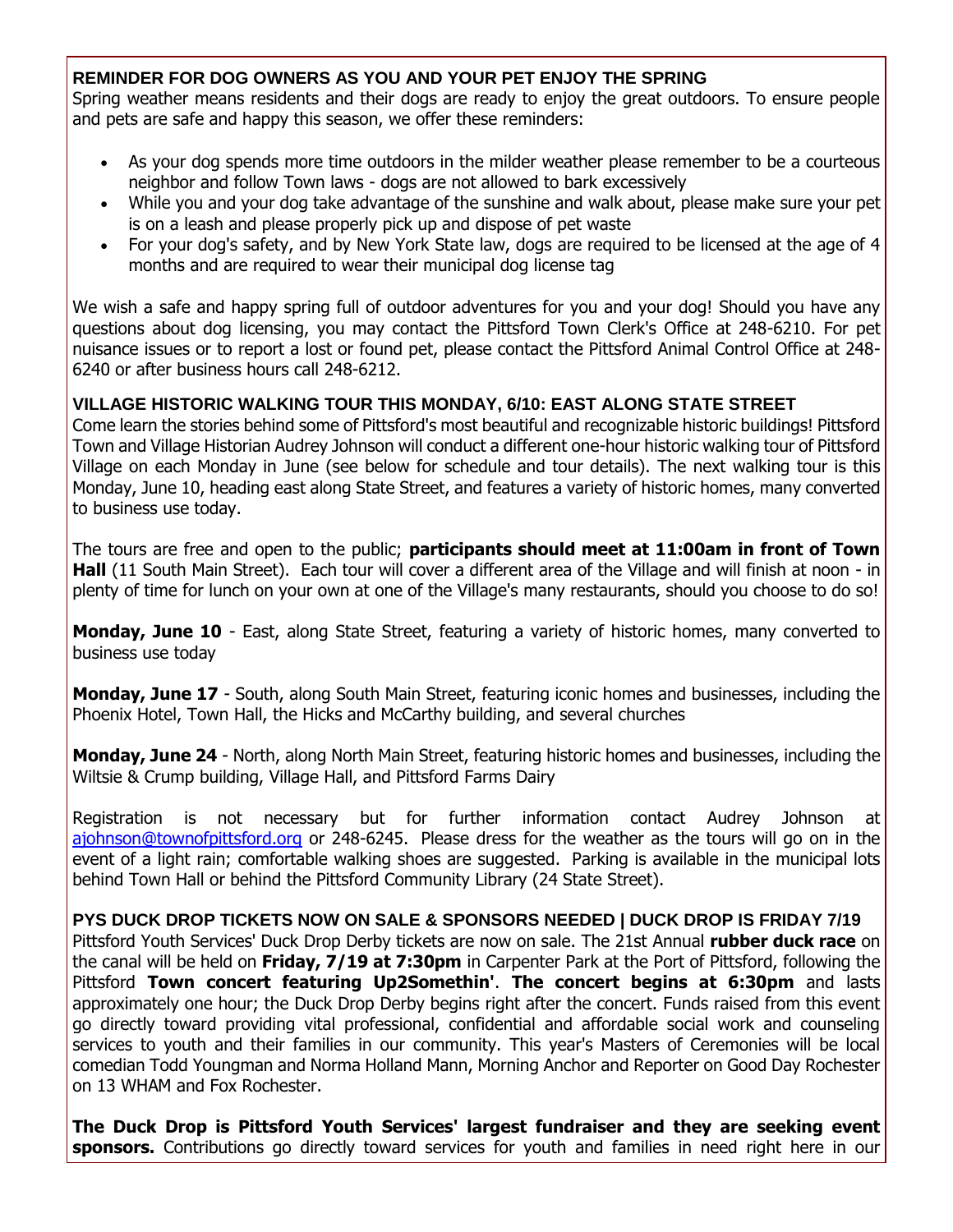community. PYS has been providing affordable, accessible and confidential counseling and support services since 1969 - for 50 years! It's the perfect opportunity to be part of a fun community tradition while supporting the good work PYS does for our youth. To sponsor or donate a prize, click here: [www.pittsfordyouthservices.org/PDF/2019SponsorLetter.pdf.](http://r20.rs6.net/tn.jsp?f=0011G6K3CnOJvlLCyY7k393cZ73bOZ0bU75iZz4RrM9D5rA2ExoEJK3yVrsgvtHgD5a-T1Y3F0o-gcXi0Il-cZBHbRoPyhFwBhhVT_NmWp3UUfkS7nDG14umGw7SeX2nYZdv31iAc8dvW5U4j1l8XQ44xQUNewNq6Qi8JjuA8fu5gi513r5WWw1aRLx-ffBvG8NS3mbJ0sBfO0pCxZmSCYz6Oc0rek_Pg1RVDaEoYYwe4tiGoyUA-fhrMocC0ECjNUz9WeF5mAAR8Mj89-s1WiqWLmgiA2dKQBnITUPRZPz4LnrUOXu91QU_7H_FPk46xCB2scq8bwJIYvgW-qAg3Wgtg==&c=UEzNQYGePKLsKRhJA1bvWsSIHWCGd18Btjh467Im6YXAoqVcvI1AgA==&ch=VSoBakOw3j4U9c0ldTJrn_zLl8oKZR86qieHNCJyFprACQ870tkMrg==)

**Admission to the concert and Duck Drop is free and open to the public but if you want a duck to race, you have to buy a ticket!** Buy your tickets online now and take advantage of the special "family of four" for \$20, or you can buy a "flock" of 12 for \$50. Individual tickets are \$6 each. The first 3 ducks to cross the finish line win cash prizes of \$1000, \$500 and \$250! In addition, there will be raffle and silent auction opportunities for some special prizes!

**Tickets for the Duck Drop are being sold at various locations around town**, including the Pittsford Dairy, along Schoen Place near Aladdin's, at the Village Farmers Market on Saturdays at the Spiegel Pittsford Community Center and at the Friday Night Town Concert series. **You can purchase your tickets online** at [www.pittsfordyouthservices.org](http://r20.rs6.net/tn.jsp?f=0011G6K3CnOJvlLCyY7k393cZ73bOZ0bU75iZz4RrM9D5rA2ExoEJK3yR3R4e2HCD9ntxnx6APf--v9mcYO2PUAGfPcJJKZjAEWSSmDelIxis8kPN_g2KFslxWCfLWT_Fs0B_Fsk5WbGBa2T1xa4HQUNAdf4yF0loafZ2dbdP6wof0Qtt6ovOR_3Th0FGu6_QVUlTIxy73mSgx61ZMQetQ1rPh_zAxq7850CjU8sznem7HClNJ_63Yi8mJ2EJH5LOgfV1ZHDQ65L_yrKYXrbNN5Iotam_VfRoJ81eOTC0IRllsv7qzHMiyuEw==&c=UEzNQYGePKLsKRhJA1bvWsSIHWCGd18Btjh467Im6YXAoqVcvI1AgA==&ch=VSoBakOw3j4U9c0ldTJrn_zLl8oKZR86qieHNCJyFprACQ870tkMrg==) using PayPal or debit/credit card, by calling at 264-0604, or stopping at the PYS office at 4 South Main Street (Enter on side of building). To learn about how PYS helps youth and families with counseling, advocacy, educational programs and informational services, visit their [website.](http://r20.rs6.net/tn.jsp?f=0011G6K3CnOJvlLCyY7k393cZ73bOZ0bU75iZz4RrM9D5rA2ExoEJK3yR3R4e2HCD9ntxnx6APf--v9mcYO2PUAGfPcJJKZjAEWSSmDelIxis8kPN_g2KFslxWCfLWT_Fs0B_Fsk5WbGBa2T1xa4HQUNAdf4yF0loafZ2dbdP6wof0Qtt6ovOR_3Th0FGu6_QVUlTIxy73mSgx61ZMQetQ1rPh_zAxq7850CjU8sznem7HClNJ_63Yi8mJ2EJH5LOgfV1ZHDQ65L_yrKYXrbNN5Iotam_VfRoJ81eOTC0IRllsv7qzHMiyuEw==&c=UEzNQYGePKLsKRhJA1bvWsSIHWCGd18Btjh467Im6YXAoqVcvI1AgA==&ch=VSoBakOw3j4U9c0ldTJrn_zLl8oKZR86qieHNCJyFprACQ870tkMrg==)

#### **PITTSFORD CHAMBER NETWORKING NIGHT & REDWINGS GAME - JUNE 12, RSVP BY JUNE 7**

The Pittsford Chamber of Commerce **Networking Night at The Rochester Red Wings is Wednesday, June 12** at 6:00pm at Frontier Field, 333 Plymouth Avenue North. Meet and mingle with other business owners and enjoy the game from a private seating area at Frontier Field. The evening features autograph appearances by broadcaster and **former Buffalo Bills safety Mark Kelso** (6:00 - 6:40pm and 7:15 - 8:00pm) and includes **\$1 Wednesday specials** - hotdogs, peanuts, Cracker Jack and chips are all just \$1.00 each. Cost is \$25 per person, reservations are required; RSVP by June 7. Contact Karen McCready at 585-902-2297 for more details, or [register online.](http://r20.rs6.net/tn.jsp?f=0011G6K3CnOJvlLCyY7k393cZ73bOZ0bU75iZz4RrM9D5rA2ExoEJK3yZeJYOwvmJ6ne6zgJI5QLidShQJXzFLcJX9tq8ddqvfVOgH6BvAk8PK6xWJsEsWCFyRWl7xa1d6KqIhdzLbdcYxBCvEIrAwWOi7T6CrJs9OAXSnDbf9LsRidht8sPr5UPrLQka0yhjpGuKmwottM6j8rVXZ7dfGYEohvcpOd0e1otb84Ptr9EJm7NObqes5tyG6yYKCSOEQSYGlIIkM2SMZB36O9G_rmAKLdszQdeRADOUmA1PeVgFCKOq10xCooqjLcU6dKZB8X7n8zo9Rmr25OIR_jEyMw2zbPHnY4IP709Mcid9ZKGQr2B5rqUI_0c9lgIINdS7fEvYnnJnoHXaw=&c=UEzNQYGePKLsKRhJA1bvWsSIHWCGd18Btjh467Im6YXAoqVcvI1AgA==&ch=VSoBakOw3j4U9c0ldTJrn_zLl8oKZR86qieHNCJyFprACQ870tkMrg==)

#### **BRIDGE WORK TO CLOSE PARK ROAD JUNE 13 THROUGH OCTOBER 1** *Use Railroad Mills Road - Woolston Road - Corduroy Road Detour Route*

The Monroe County Department of Transportation will close Park Road to through traffic **from June 13 through October 1** of this year for bridge replacement work; the bridge is located approximately one-half mile east of Railroad Mills Road, in Power Mills Park. The road will be open to local traffic only, up to the bridge; the bridge will not be passable to vehicles nor pedestrians during construction. The posted detour route will use Railroad Mills Road, Woolston Road and Corduroy Road as shown in the Park Road Bridge [Replacement Detour map.](http://r20.rs6.net/tn.jsp?f=0011G6K3CnOJvlLCyY7k393cZ73bOZ0bU75iZz4RrM9D5rA2ExoEJK3yVrsgvtHgD5aFdt3sqyXKVEktx9z2rS4F4VWkO9IShq3oAoEpFE6bXtxunE09y_POaUC-Odv_JtC9liBdS81vMNTv4opAdPcbzRkv-QRpdJjlPZ9h-QkmzsIYux9nxzg25rTc3Jixq6FH2thXtEBLWLbQLlQ6uKNQDD2eRSkKPod_S5M8F5_s371JXabLyhowIriVa7xVccp9XotzN1cqagFGHlvuBMzCMFQvdmwp1l_Bop49ym6JyrqgmmG_FklSsesR9df92ok4t3r3n5XO2IH9azcrl9zSMmBXIUAneQjgHtM89jzGs_hShzz4-SfkQ==&c=UEzNQYGePKLsKRhJA1bvWsSIHWCGd18Btjh467Im6YXAoqVcvI1AgA==&ch=VSoBakOw3j4U9c0ldTJrn_zLl8oKZR86qieHNCJyFprACQ870tkMrg==)

For questions regarding the project, contact Monroe County DOT at 753-7729 or [hherdzik@monroecounty.gov.](mailto:hherdzik@monroecounty.gov?subject=Pittsford%20East%20Street-Mill%20Road%20Culvert%20Replacement%20Project) Construction updates can also be found by visiting [www.monroecounty.gov/dot-index.php](http://r20.rs6.net/tn.jsp?f=0011G6K3CnOJvlLCyY7k393cZ73bOZ0bU75iZz4RrM9D5rA2ExoEJK3ydJgGG8sFDQkSDPOYZjAMQEIgOJSiCYQg5h6su66mC9Tw1-uJlfHOvGK3NGRDCuPZrEJTZ-EUEVMyfhCEHteT3Ad5jFAYAcraazFgQiDkF2TVMK-19Q56QqIhAGZymhn4S13bgixMsgt-VlrehBmoAXKEGI8xjG9NNNx7Gc8HO8a52PTrnMD7ru5uQ2v4iz7soUUNlrO44inw0wfxAh5oSZQXqIuKIT5_5eL7d6FCOHCPz7_eqi8RiXD96ZVJN2PAQ==&c=UEzNQYGePKLsKRhJA1bvWsSIHWCGd18Btjh467Im6YXAoqVcvI1AgA==&ch=VSoBakOw3j4U9c0ldTJrn_zLl8oKZR86qieHNCJyFprACQ870tkMrg==) and clicking on the "Construction Updates" link on the left side of the web page.

This project work by Monroe County DOT includes replacement of the existing bridge with a new 3-sided precast concrete bridge structure to be placed on new footings.

#### **REMINDERS**

## **EAST STREET - MILL ROAD INTERSECTION IS CLOSED THROUGH MID-SEPTEMBER**

*Southbound detour: Rt. 96 to Thornell Rd., Northbound detour: Thornell Rd. to Rt. 64 to Rt. 96*

The Monroe County Department of Transportation has closed East Street at the intersection of Mill Road **through September 15** for replacement of two large culvert stream crossings. This intersection is located on East Street north of Thornell Road and south of Route 96. East Street and Mill Road will be open to local traffic only, up to the intersection closure, but the road will not be passable through the intersection for vehicles or pedestrians in all directions. The posted northbound detour will utilize Thornell Road to Route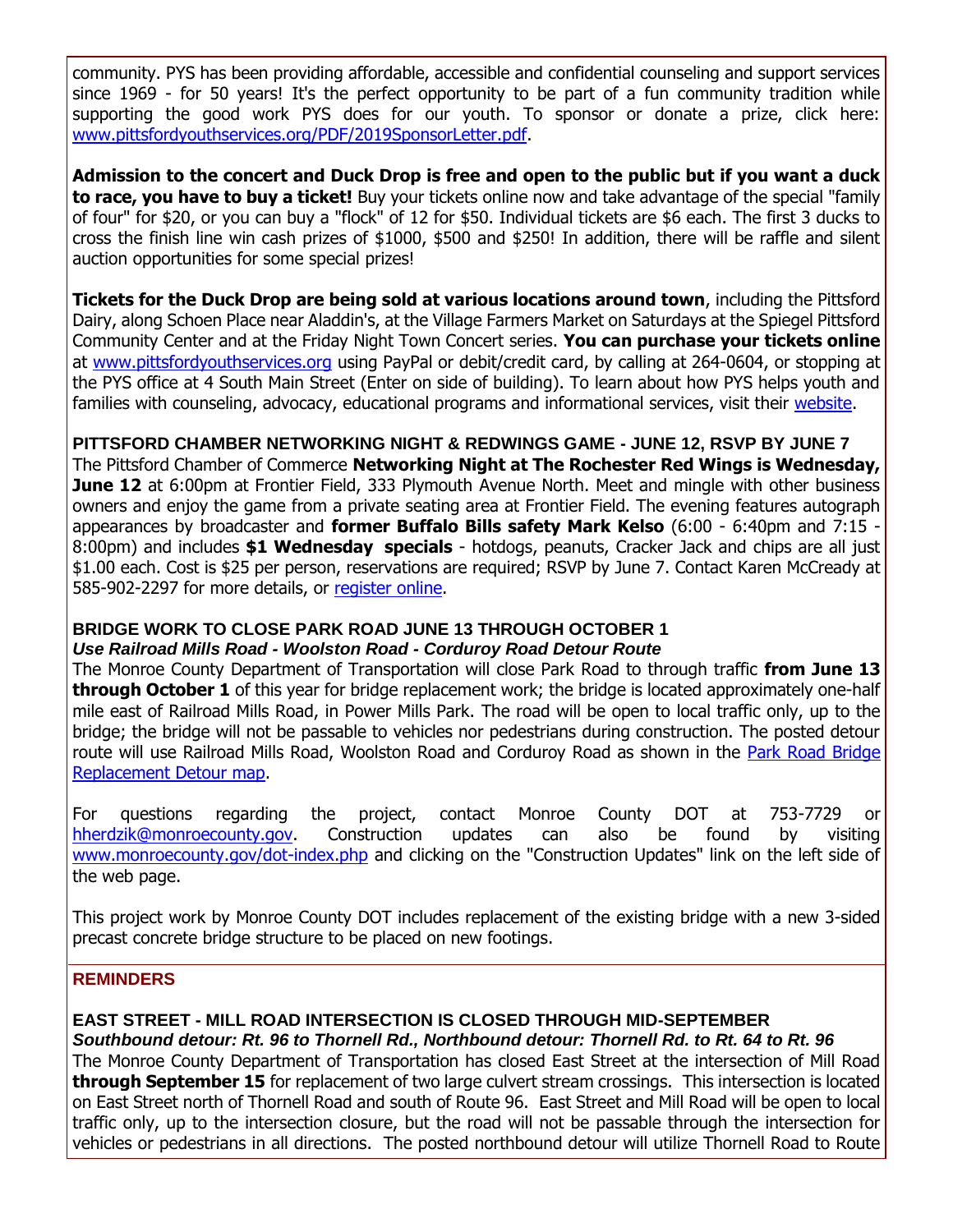64 to Route 96. The posted southbound detour will utilize Route 96 to Thornell Road. See the [East Street](http://r20.rs6.net/tn.jsp?f=0011G6K3CnOJvlLCyY7k393cZ73bOZ0bU75iZz4RrM9D5rA2ExoEJK3yVrsgvtHgD5a9FEtP-JYhhiKJRGUAw1YfL_lnNgUnTzbLa7ByG1OQeTdyhs3U2XA8gYCXZnpjQ4cuh2XF7goMzow8UcDzNYQOOePML4SpuHicMFp2glhqcx9DGAyYE3WYSGp94crpR22LNdzULpoYX-loCTgRTdtKEP5MaiW3lcCW9Uj1ajBYS50_vbXOUZj2VVOPa3DAyK9NsW81aJ7--PB_yxm2uOYH47iNqj9C0QBMg3mweo0HWwEnVMJkiPWCcJCOxSFS4tXwwF2Isqv1h58H493fl-ezgdQxMIqkCuMLjeUuTmGRDpoIN_t2VdjLg==&c=UEzNQYGePKLsKRhJA1bvWsSIHWCGd18Btjh467Im6YXAoqVcvI1AgA==&ch=VSoBakOw3j4U9c0ldTJrn_zLl8oKZR86qieHNCJyFprACQ870tkMrg==) [Culvert Project Detour map.](http://r20.rs6.net/tn.jsp?f=0011G6K3CnOJvlLCyY7k393cZ73bOZ0bU75iZz4RrM9D5rA2ExoEJK3yVrsgvtHgD5a9FEtP-JYhhiKJRGUAw1YfL_lnNgUnTzbLa7ByG1OQeTdyhs3U2XA8gYCXZnpjQ4cuh2XF7goMzow8UcDzNYQOOePML4SpuHicMFp2glhqcx9DGAyYE3WYSGp94crpR22LNdzULpoYX-loCTgRTdtKEP5MaiW3lcCW9Uj1ajBYS50_vbXOUZj2VVOPa3DAyK9NsW81aJ7--PB_yxm2uOYH47iNqj9C0QBMg3mweo0HWwEnVMJkiPWCcJCOxSFS4tXwwF2Isqv1h58H493fl-ezgdQxMIqkCuMLjeUuTmGRDpoIN_t2VdjLg==&c=UEzNQYGePKLsKRhJA1bvWsSIHWCGd18Btjh467Im6YXAoqVcvI1AgA==&ch=VSoBakOw3j4U9c0ldTJrn_zLl8oKZR86qieHNCJyFprACQ870tkMrg==)

For questions regarding the project, contact Monroe County DOT at 753-7729 or [hherdzik@monroecounty.gov.](mailto:hherdzik@monroecounty.gov?subject=Pittsford%20East%20Street-Mill%20Road%20Culvert%20Replacement%20Project) Construction updates can also be found by visiting [www.monroecounty.gov/dot-index.php](http://r20.rs6.net/tn.jsp?f=0011G6K3CnOJvlLCyY7k393cZ73bOZ0bU75iZz4RrM9D5rA2ExoEJK3ydJgGG8sFDQkSDPOYZjAMQEIgOJSiCYQg5h6su66mC9Tw1-uJlfHOvGK3NGRDCuPZrEJTZ-EUEVMyfhCEHteT3Ad5jFAYAcraazFgQiDkF2TVMK-19Q56QqIhAGZymhn4S13bgixMsgt-VlrehBmoAXKEGI8xjG9NNNx7Gc8HO8a52PTrnMD7ru5uQ2v4iz7soUUNlrO44inw0wfxAh5oSZQXqIuKIT5_5eL7d6FCOHCPz7_eqi8RiXD96ZVJN2PAQ==&c=UEzNQYGePKLsKRhJA1bvWsSIHWCGd18Btjh467Im6YXAoqVcvI1AgA==&ch=VSoBakOw3j4U9c0ldTJrn_zLl8oKZR86qieHNCJyFprACQ870tkMrg==) and clicking on the "Construction Updates" link on the left side of the web page.

This project work by Monroe County DOT includes replacement of the culvert just north of the intersection with a new 72 inch diameter pipe across the intersection and replacement of the existing box culvert 500 feet south of the intersection with a new 22-foot wide precast concrete bridge structure.

## **COUNTY'S MOBILE DMV UNIT SERVICE NOW ON FRIDAYS AT TOWN COURT**

Monroe County has moved its Mobile DMV service offered in Pittsford to Fridays at Town Court, 3750 Monroe Avenue. Hours will remain the same: 10:00am - 3:30pm, written tests until 2:00pm, learner permit testing ends at 2:30pm. Mobile DMV services are no longer offered at Town Hall. For complete information visit the County's Mobile DMV web page at [https://www2.monroecounty.gov/clerk-mobile.php.](http://r20.rs6.net/tn.jsp?f=0011G6K3CnOJvlLCyY7k393cZ73bOZ0bU75iZz4RrM9D5rA2ExoEJK3ye4Ym_h-KNg2_TIpuRRENoUhdkbKmJJvQfcM7in8A_9riUqT3elmvSBsbj-PjT7qE1PfnUTgSm6oJlbG6WvMOujfFnYkKXNK2olhAfdGxXigzaNBBIMLxclJQHl3Bv9vpPlkUGuaiFGOzWlxNfUI1nCiYEl9gKq7bFjXWe6zoE0VagTQy5qWQ1P5i3lczrwNXEYpg3Z9CsAboXJ6h835gX041rABjqNL7Ak894N9XVa4Lg7lTb_POuhaEns94RHzBtWmTX03nG4O&c=UEzNQYGePKLsKRhJA1bvWsSIHWCGd18Btjh467Im6YXAoqVcvI1AgA==&ch=VSoBakOw3j4U9c0ldTJrn_zLl8oKZR86qieHNCJyFprACQ870tkMrg==)

## **ASL INTERPRETER AT TOWN BOARD MEETINGS**

The Town of Pittsford provides an American Sign Language interpreter at every meeting of the Pittsford Town Board, to interpret for those who need this service.

## **UPCOMING COMMUNITY ACTIVITIES IN PITTSFORD**

- [Village Walking Tour with Pittsford Historian Audrey Johnson,](http://r20.rs6.net/tn.jsp?f=0011G6K3CnOJvlLCyY7k393cZ73bOZ0bU75iZz4RrM9D5rA2ExoEJK3yZeJYOwvmJ6nQ4tS8PRSLeEVIwdS-dB_JTYiHgb2x-6MwWWR3yjXJQ_U2X2sC4lIQb0jG7VsrlKhW6bH-AUWFUQbM9F9gE1KL57qllxxn29pueY6fJiM2LSCXYS84aR8a4qvCe2VotSocm0X-HwHV2ZUyPQ_dtJ6LH-Pl--rxilyzTNJId7079BAgiL2UKdAcx2LIhAVRET8pma6XFatPinClncFHXtxbgYV0CNVfUga3ukr9tax4weMdK7fd-96zugEx6-Dh4Sre-lCRfJ8vEmu11J1zIP3E_bROZckT_9f&c=UEzNQYGePKLsKRhJA1bvWsSIHWCGd18Btjh467Im6YXAoqVcvI1AgA==&ch=VSoBakOw3j4U9c0ldTJrn_zLl8oKZR86qieHNCJyFprACQ870tkMrg==) Monday, 6/10 east, along State Street, featuring a variety of historic homes, many converted to business use today; meet at 11:00am in front of Town Hall, 11 South Main Street. Free and open to the public; tour will last one hour (ending at noon). For further information contact Audrey Johnson at [ajohnson@townofpittsford.org](mailto:ajohnson@townofpittsford.org?subject=Pittsford%20Village%20Historic%20Walking%20Tour) or 248-6245.
- [United Church of Pittsford Rise &](http://r20.rs6.net/tn.jsp?f=0011G6K3CnOJvlLCyY7k393cZ73bOZ0bU75iZz4RrM9D5rA2ExoEJK3yTinehcnjT0QG0z2EZW5WbzW_I_VUgQXOiuiFkpyYZCb850p2CtbLOd4PZQPNjZLcO1aL6dzo28i95_siddBzahHroTKrFVAZXqSrOqvkQxtfUsgxYGwFSkjdR5nI1RmWhFxRhAFdXXHR3h9PWyvFgg6UEWC15qhG-XGK6RXMN6GVdMrL7WUZtfBNvOpNAhBUo7HW-mSq8g05zybdQknVC1DkTA8mCGUse8-0VmTyDmOX0D5AkEcJnQ=&c=UEzNQYGePKLsKRhJA1bvWsSIHWCGd18Btjh467Im6YXAoqVcvI1AgA==&ch=VSoBakOw3j4U9c0ldTJrn_zLl8oKZR86qieHNCJyFprACQ870tkMrg==) Shine Community Breakfast, Saturday, 6/8, 8:00-10:00am, United Church of Pittsford, 123 South Main Street at Sunset Boulevard; all are welcome, breakfast is \$5.00 per person and includes pancakes served with maple syrup, whipped cream and blueberry topping, sausage links, scrambled eggs, coffee, tea, and juice; proceeds to benefit the Rochester Area Interfaith Hospitality Network (RAIHN). The breakfast is held the second Saturday of each month from October through June, benefiting a different charity each time. More info 586-6870 or email [ucpittsford@gmail.com.](mailto:ucpittsford@gmail.com?subject=Rise%20and%20Shine%20Pancake%20Breakfast)
- [Town of Pittsford Summer Concert Series](http://r20.rs6.net/tn.jsp?f=0011G6K3CnOJvlLCyY7k393cZ73bOZ0bU75iZz4RrM9D5rA2ExoEJK3yVSmMXrneO-XWIA_VrBMSuSEt0pl602NDPuzXgccM-KjxBA8s2wx8b3OHE0tF4bcBTkefymD1-FIDkZ6nUt5FsM1f4JtMuPQksR0pt_KY8aNUryU3LMgyylPNoZZ3L0xKgQozxeoNnBgv5D74hn-bk_Rn4pDAwes7Dekdhqt1buonP7wJBdZ0OK3Je8usfrGDSRt-c4EksLjy0ADzM5DQZR7wl9euEpAJLZhxNBtytEQ3-RK3-aKtAt5gsIfvuQONSdFNYKyUU3g&c=UEzNQYGePKLsKRhJA1bvWsSIHWCGd18Btjh467Im6YXAoqVcvI1AgA==&ch=VSoBakOw3j4U9c0ldTJrn_zLl8oKZR86qieHNCJyFprACQ870tkMrg==) opening night, featuring the Mendon High School Band, Friday, 6/14, 6:30PM, canalside in Carpenter Park at the Port of Pittsford, 22 N. Main Street

## **TOWN OF PITTSFORD BOARD MEETINGS**

**Planning Board**, Monday 6/10, 7:30PM, Public Meeting Room, Town Hall (lower level), 11 South Main Street

#### **COMMUNITY MEETINGS CALENDAR**

- [Women's Club of Pittsford](http://r20.rs6.net/tn.jsp?f=0011G6K3CnOJvlLCyY7k393cZ73bOZ0bU75iZz4RrM9D5rA2ExoEJK3yQhYuXZHPDLoWXy8Y15u9hFApvORdrwedsuilr9lvXWh9jzPJuXDkcd6aO-GaOsbhQJepEvKAeik1sIggmXYLRGnn3swERSUbEX7vaJofTS71GzdNwVFlKhpFoPi14bud8vxDD9AqPQ50rOgbHnn2XNKLCLaQe7GRMtK4Ygg-Rtvor9CRrY5KuRrIuAGGl0qVzig5kL-YCrIFkBaIFiFAR1fzvKXL2iPV3M3CqL8DNZ5Sl5h-q1cz8WPloERK9qSPg==&c=UEzNQYGePKLsKRhJA1bvWsSIHWCGd18Btjh467Im6YXAoqVcvI1AgA==&ch=VSoBakOw3j4U9c0ldTJrn_zLl8oKZR86qieHNCJyFprACQ870tkMrg==) Installation Banquet all members welcome, Thursday, 6/6, 5:30pm, Spiegel Pittsford Community Center, room 107, 35 Lincoln Avenue
- **Supervisor Saturday with Bill Smith** join the conversation with Town Supervisor Bill Smith at this casual open house, topics of discussion based upon attendee interest; Saturday, 6/8, 9:00 - 10:00am, Fisher Meeting Room (first floor), Pittsford Community Library, 24 State Street
- [Board of Education](http://r20.rs6.net/tn.jsp?f=0011G6K3CnOJvlLCyY7k393cZ73bOZ0bU75iZz4RrM9D5rA2ExoEJK3yQZCUU4M1PPRVrgYKojrGIBZ--CclbpBW8XZAadowAi_Uzs-PMKm3ByYWEVBKmALY16RfXYCRsblkbk5SG7Xa9-UrrwSRTrKMG4_W-GHygKxUcjM_uWQVOKEVjLZiE7y64iIbxVfXWRGZ3orryP8u7unPQeDkhql49-MzGxPiRxqt3GzkXZF-CnPVyhm9z5TQuLHqryKnfIAd77B9jYgxcKymLRHVtO7UHS4iDzoTti-8NhIbgSdzOrtQ-D1HBeiwBMWbGVslw2KVcAxTkdLSHEUzuRtwRE-2Iej12pRPsibV_6RlisJUfLbLSDvxO_aI1UJXLglYrBr8ON7tMQKhlmG0NRvGB9B8663nTI6uj0R&c=UEzNQYGePKLsKRhJA1bvWsSIHWCGd18Btjh467Im6YXAoqVcvI1AgA==&ch=VSoBakOw3j4U9c0ldTJrn_zLl8oKZR86qieHNCJyFprACQ870tkMrg==) meeting, Monday, 6/10, 7:00pm, Barker Road Middle School Board Room, 75 Barker Road